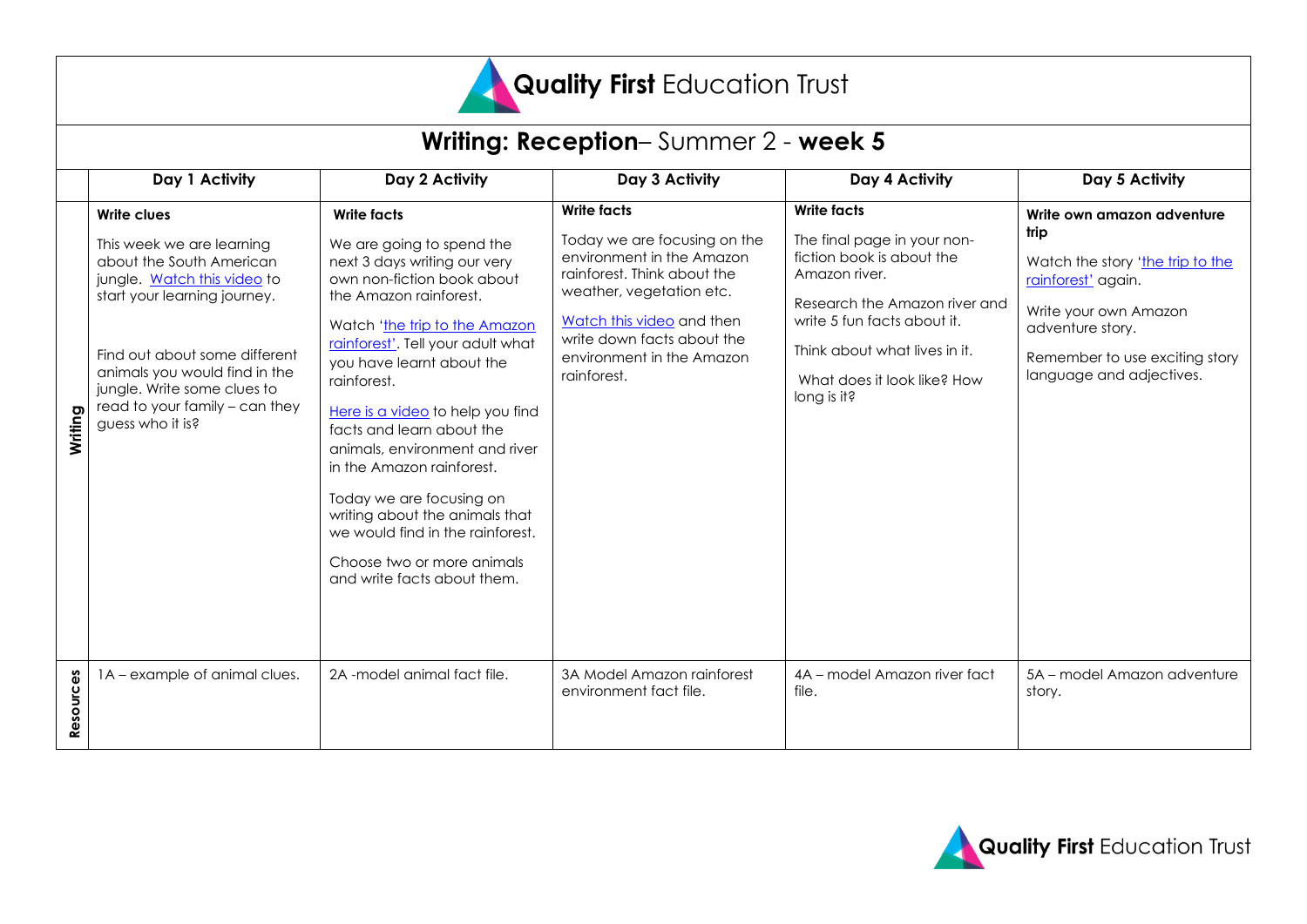# **1A model of animal clues**

Animal 1:

- I swing through the trees
- I can use tools
- I am your closest living relative

What am I?

Animal 2:

- I am a flying mammal
- I sleep upside down
- I am nocturnal

What am I?

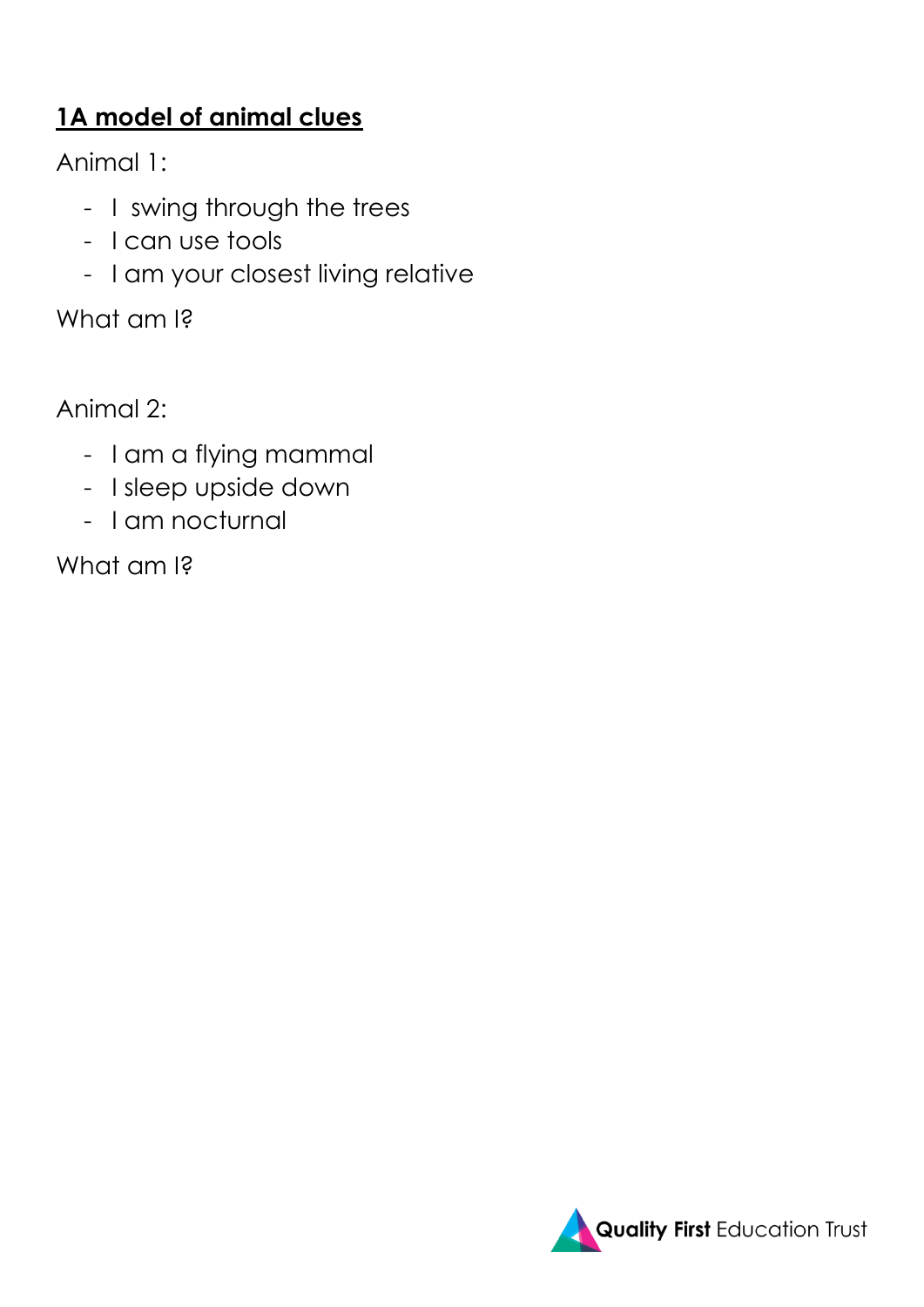## **2A – model fact file**

**Type of animal:** Parrot

**How old do they live:** Parrots

can live up to 80 years old.



**How many species are there:** There are 372 different parrot species

**What do they eat:** Most parrots eat seeds. Some also eat fruit

nectar, flowers and small insects.

**What colour are they:** Parrots come in many different colours and

are often multi coloured.

**Fun fact:** Some species of parrot imitate human voices.

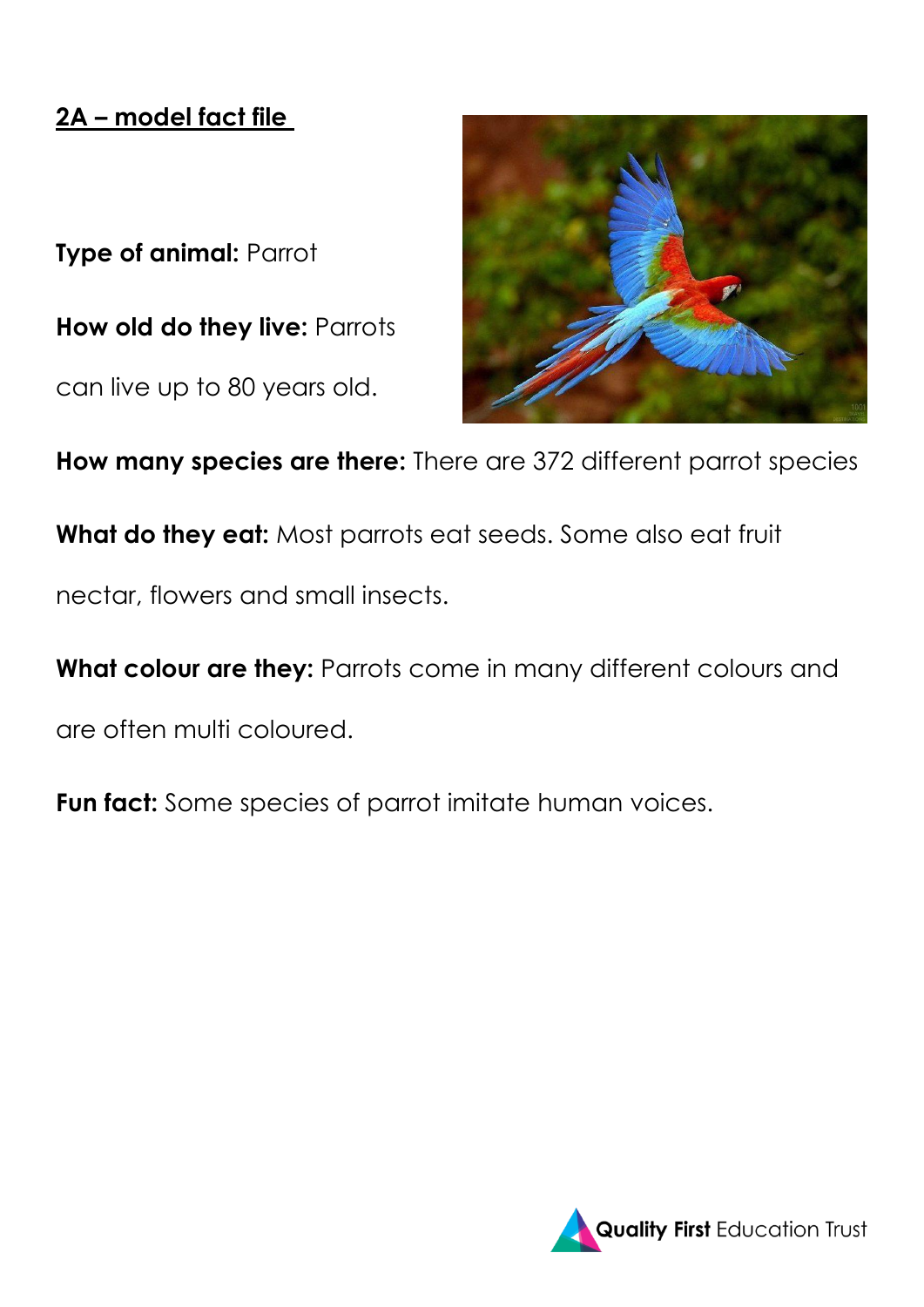## **3A – Model fact file of the Amazon rainforest environment**.

• Rainforests are forests that

have a high level of rainfall.



- Scientists think there are many millions of plants and insects in rainforests that have not been discovered yet.
- The Amazon rainforest is the largest tropical rainforest in the world.
- There are many tribes in the rainforest that have no contact with the outside world.
- There are two and a half million different insects.
- There are over forty thousand plant species

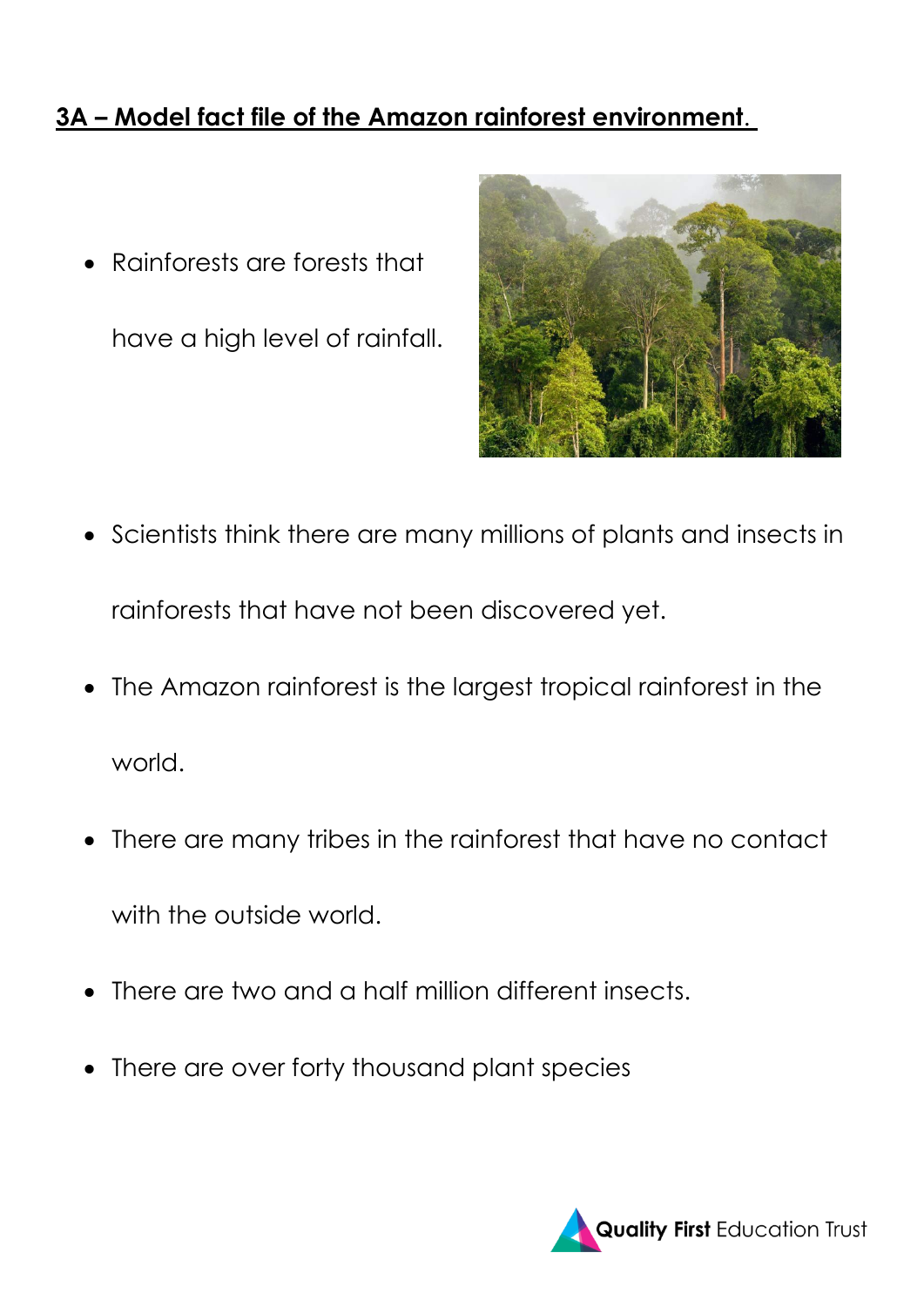#### **4a – Model fact file about the Amazon river**

• The Amazon River is in South America. It goes through lots of different countries. These countries are Guyana, Ecuador, Venezuela, Bolivia, Brazil, Colombia and Peru.



- The length of the Amazon River is 4000 miles long.
- During the rainy season the Amazon River can reach over 120 miles wide.
- There are over 3000 different types of fish that live in the Amazon river.
- The largest snake in the world lives there. It is called an Anaconda.